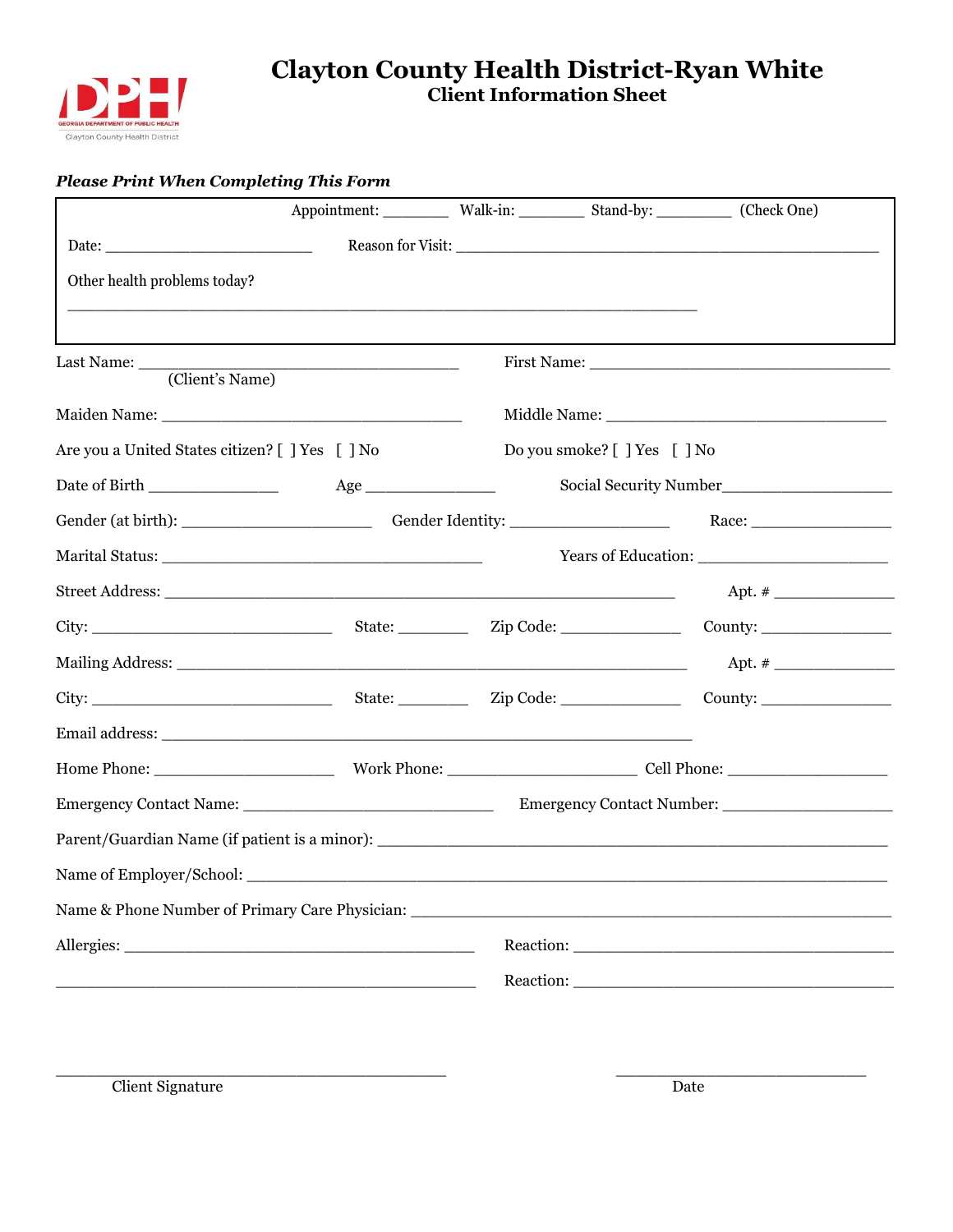### **Clayton County Health District-Ryan White**

# **Declaration and Insurance Verification**

Some programs offer reduced fees based on income. To apply for a reduced fee, please provide the following

| information (Family Planning, STD, & Health Checks for Children):                                                                                                                                                                                                                                                                                                            |                                                                                                                                                                                                                                                                                                                                                            |
|------------------------------------------------------------------------------------------------------------------------------------------------------------------------------------------------------------------------------------------------------------------------------------------------------------------------------------------------------------------------------|------------------------------------------------------------------------------------------------------------------------------------------------------------------------------------------------------------------------------------------------------------------------------------------------------------------------------------------------------------|
|                                                                                                                                                                                                                                                                                                                                                                              |                                                                                                                                                                                                                                                                                                                                                            |
| Total family income: \$                                                                                                                                                                                                                                                                                                                                                      | [ ] Week<br>[ ] Year<br>[ ] Month                                                                                                                                                                                                                                                                                                                          |
| Self-Declared Income:                                                                                                                                                                                                                                                                                                                                                        | (Family Planning or STD only)<br><b>OR</b>                                                                                                                                                                                                                                                                                                                 |
| Proof of Income: [ ] Pay Stub [ ] W2 [ ] Social Security Verification [ ] Other (explain) ________<br>Do you have health insurance? [ ] Yes                                                                                                                                                                                                                                  | $\lceil \; \rceil$ No                                                                                                                                                                                                                                                                                                                                      |
|                                                                                                                                                                                                                                                                                                                                                                              | Client has health insurance coverage with the following: (Check ALL that apply)                                                                                                                                                                                                                                                                            |
| Medicaid<br>u<br>Wellcare<br>Peachstate<br>$\Box$<br>Amerigroup<br>□                                                                                                                                                                                                                                                                                                         | Medicare<br>$\Box$<br>Private Insurance Name of Insurance Provider<br>$\Box$<br>Patient does not have health insurance<br>П                                                                                                                                                                                                                                |
| Client does not have health insurance due to the following: (Check all exclusions that apply)<br>$\Box$<br>I am in a period of exclusion under my health insurance plan.<br>□<br>I have exhausted my lifetime limits under my insurance plan.<br>$\Box$<br>$\Box$<br>family planning and/or breast and cervical cancer screening.<br>$\Box$<br>cervical cancer screening.    | I am a Native American receiving healthcare services through the Indian health service or tribunal organization.<br>I have limited scope coverage such as dental, vision, long term care or coverage for specific illnesses, not including<br>I have health insurance via a self-insured company that does not provide coverage for family planning and/or |
| I verify that the information I have given above is current and accurate. I understand that I may be asked to provide<br>written proof of any insurance exclusion as indicated above. I understand that qualifying for any special discounted fees<br>have insurance or fail to disclose insurance information, I will be held responsible for payment of services provided. | will be based upon the information regarding my income and number of dependents as listed above. I understand that if I                                                                                                                                                                                                                                    |
| My signature below indicates that I have either read or had read to me the above regulations. I had an opportunity to ask<br>questions and understand the guidelines as listed above.                                                                                                                                                                                        |                                                                                                                                                                                                                                                                                                                                                            |
| Client Signature                                                                                                                                                                                                                                                                                                                                                             | Date                                                                                                                                                                                                                                                                                                                                                       |
| OFFICE USE ONLY: Income Verified, Self-Declared at                                                                                                                                                                                                                                                                                                                           | %                                                                                                                                                                                                                                                                                                                                                          |
| <b>CCHD Witness (Employee)</b>                                                                                                                                                                                                                                                                                                                                               | Date                                                                                                                                                                                                                                                                                                                                                       |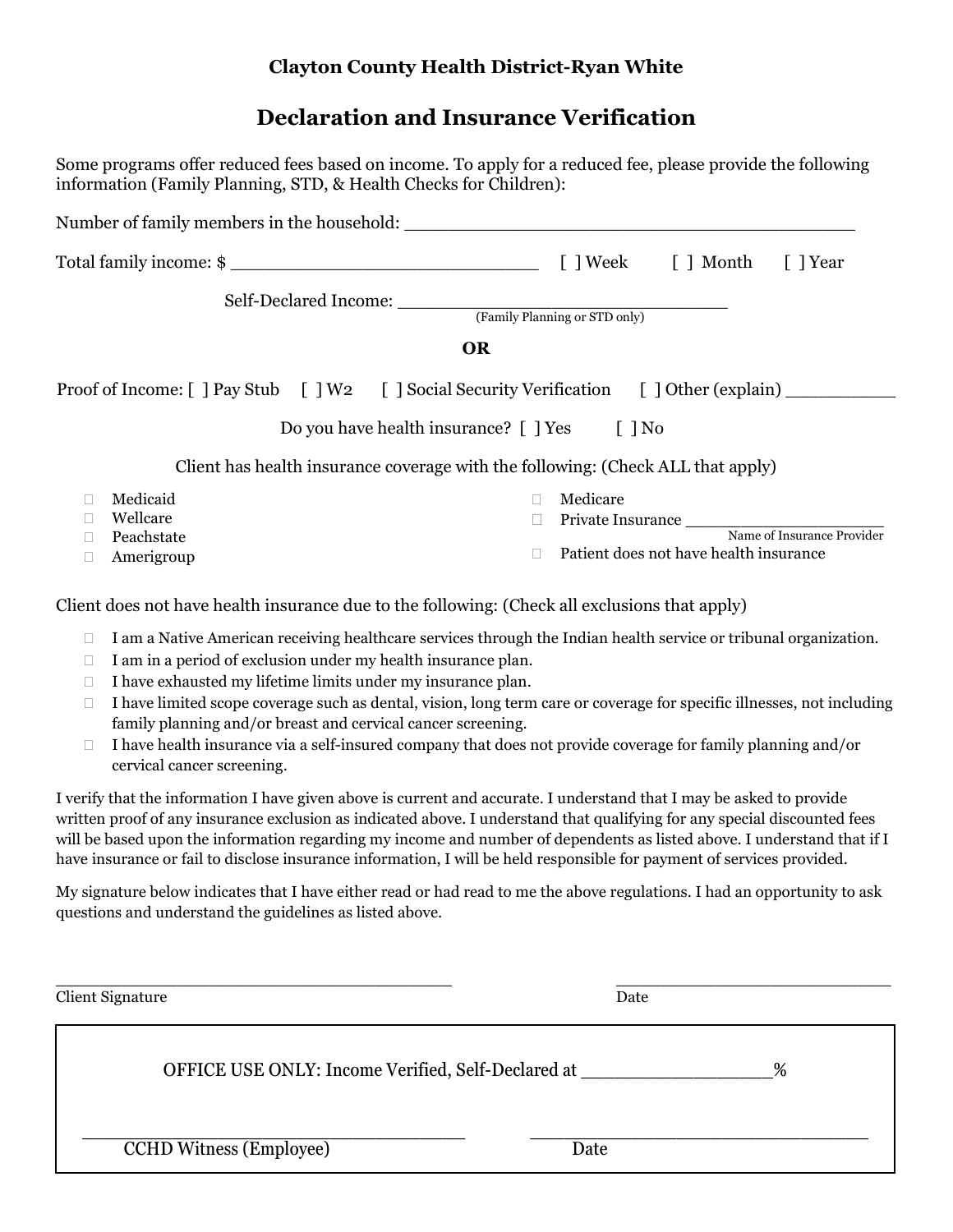### **Notice of Privacy Policies for Clayton County Health District Signature Page**

- $\Box$  I have had an opportunity to read/or request the Notice of Health Information practices from Clayton County Health District.
- $\Box$  I prefer to limit the disclosure of my health information and desire to speak with the Clayton County Health District Privacy Officer.

| Signature                                                                        |        | Date                                               |
|----------------------------------------------------------------------------------|--------|----------------------------------------------------|
| If signed by someone other than the client, please state relationship to client. |        |                                                    |
|                                                                                  |        |                                                    |
|                                                                                  |        |                                                    |
|                                                                                  |        |                                                    |
|                                                                                  |        |                                                    |
|                                                                                  |        |                                                    |
| (EMPLOYEE NAME)                                                                  |        | gave the Notice of Health Information Practices to |
|                                                                                  | on     | and he/she                                         |
| (CLIENT NAME)                                                                    | (DATE) |                                                    |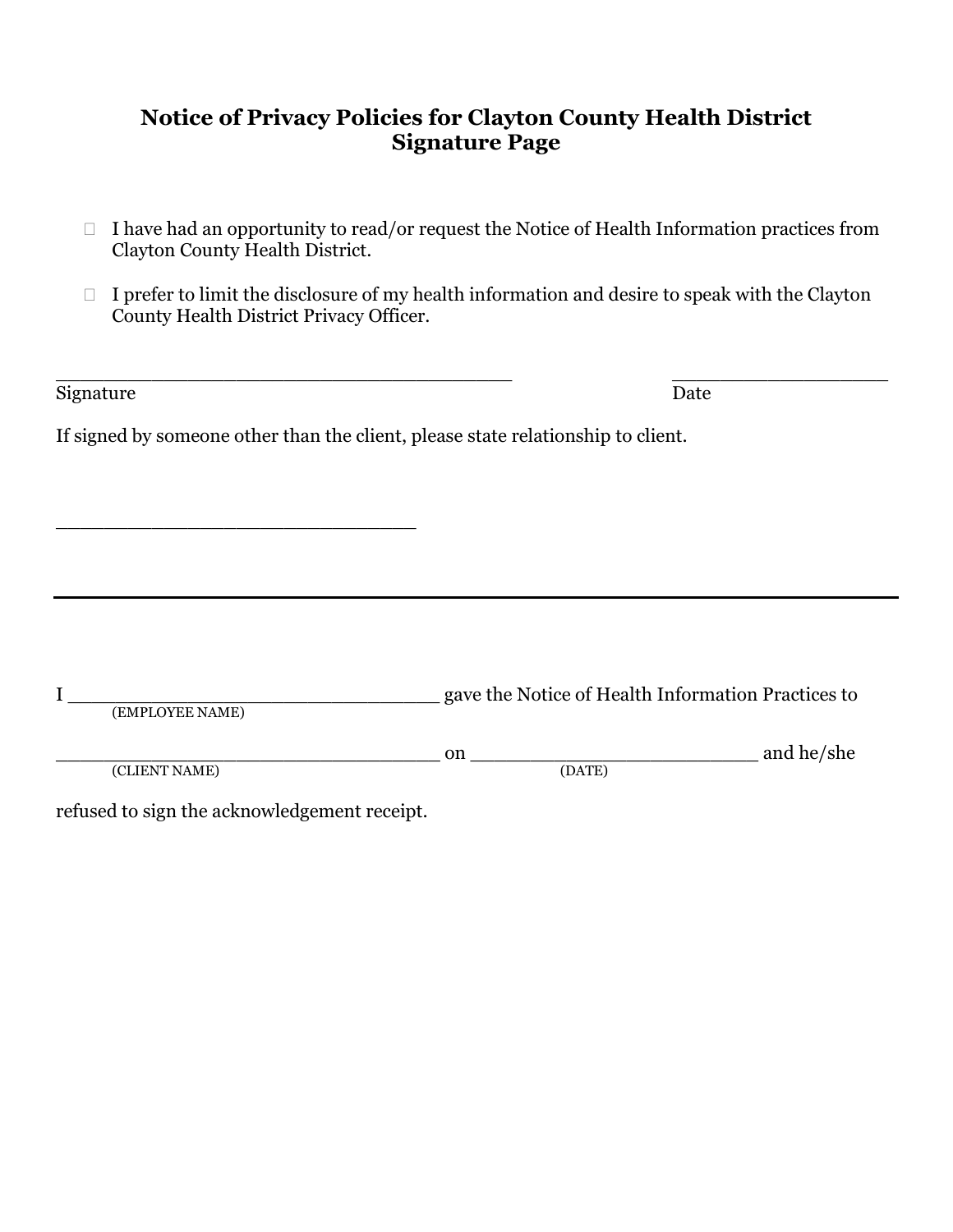# **FINANCIAL RESOURCES**

### **1. Client Information**

| Last                                                                                | First |                                 |     | MI     |
|-------------------------------------------------------------------------------------|-------|---------------------------------|-----|--------|
| Street Address                                                                      | City  | State                           | Zip | County |
|                                                                                     |       |                                 |     |        |
|                                                                                     |       | Race: White Black _______ Other |     |        |
| Marital Status: _______ Single _________ Married ________ Widowed _______ Separated |       |                                 |     |        |
| U.S. Citizen: [] Yes [] No GA Resident: [] Yes [] No Years Months                   |       |                                 |     |        |

### **2. Insurance Information**

| Medicaid                 | Yes | N <sub>0</sub> | Pending |
|--------------------------|-----|----------------|---------|
| Medicare Part A          | Yes | N <sub>0</sub> | Pending |
| <b>Medicare Part B</b>   | Yes | N <sub>0</sub> | Pending |
| Private Health Insurance | Yes | N <sub>0</sub> | Pending |

#### If Private Insurance:

Name of Company: \_\_\_\_\_\_\_\_\_\_\_\_\_\_\_\_\_\_\_\_\_\_\_\_\_\_\_\_\_\_\_\_\_\_\_\_\_\_\_\_\_\_\_\_\_\_\_

Policy/Group Number: \_\_\_\_\_\_\_\_\_\_\_\_\_\_\_\_\_\_\_\_\_\_\_\_\_\_\_\_\_\_\_\_\_\_\_\_\_\_\_\_\_\_\_\_

Any other benefit programs? \_\_\_\_\_\_\_\_\_\_\_\_\_\_\_\_\_\_\_\_\_\_\_\_\_\_\_\_\_\_\_\_\_\_\_\_\_\_\_\_\_

### 3. **Household Members** (Include parents if client is a minor)

| <b>Name</b> | Age | <b>Relation to Client</b> | <b>Gross Income per Month</b> | <b>Source</b> |
|-------------|-----|---------------------------|-------------------------------|---------------|
|             |     |                           |                               |               |
|             |     |                           |                               |               |
|             |     |                           |                               |               |
|             |     |                           |                               |               |
|             |     |                           |                               |               |
|             |     |                           |                               |               |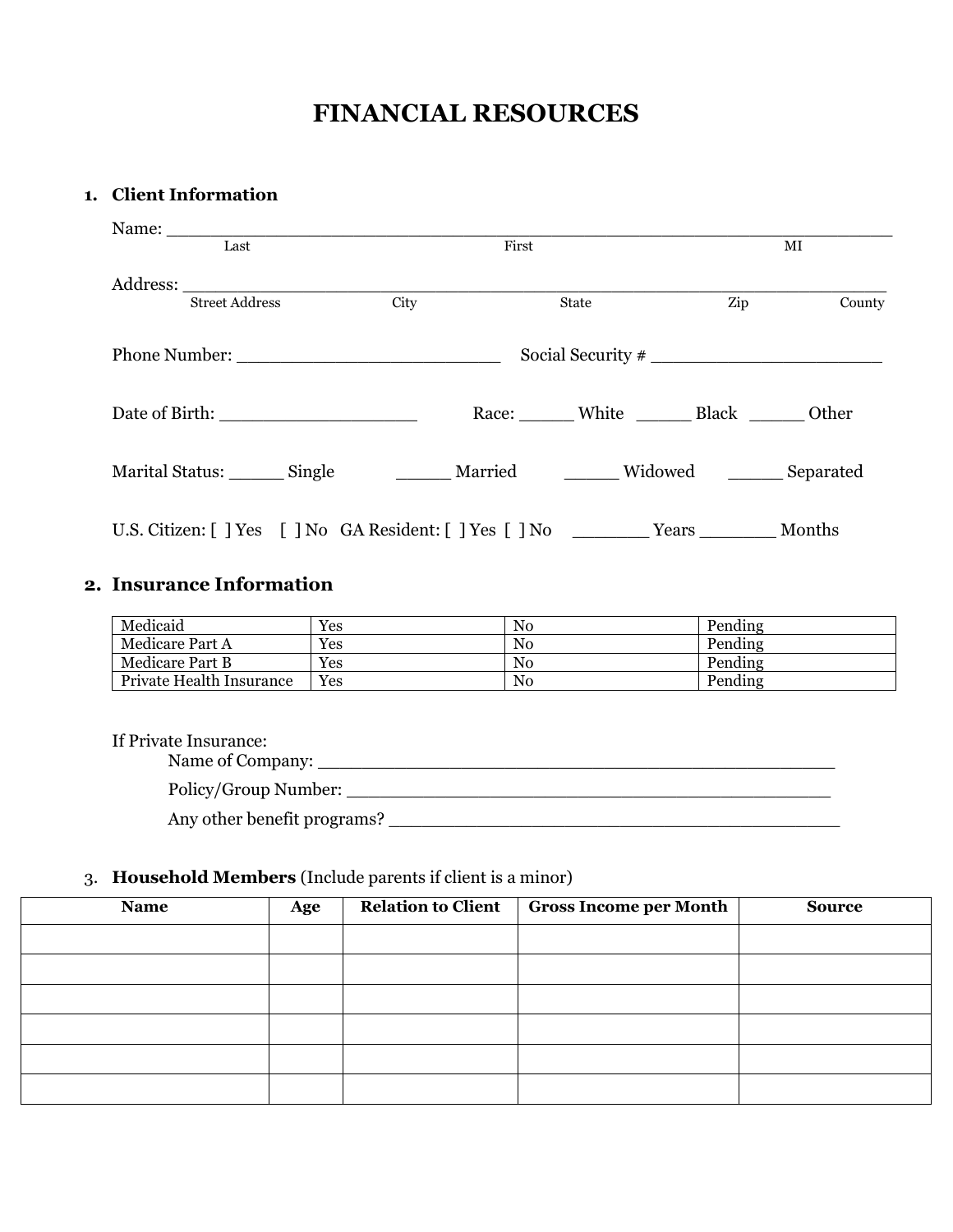### **4. Client Expenses**

| <b>Source of Debt</b> | <b>Yes</b> | N <sub>o</sub> | <b>Amount</b> |
|-----------------------|------------|----------------|---------------|
| Rent/Mortgage         |            |                |               |
| Utilities             |            |                |               |
| Telephone             |            |                |               |
| Car Payment/Car       |            |                |               |
| Insurance             |            |                |               |
| Health/Life Insurance |            |                |               |
| Hospital Bills        |            |                |               |
| Doctor Bills          |            |                |               |
| Child Support/Alimony |            |                |               |
| Other                 |            |                |               |
| Other                 |            |                |               |

Total Monthly Expenses  $\frac{1}{2}$ 

**NOTE:** Income includes wages, rental income from apartments or boarders, child support, alimony, pensions, etc. Attach a paycheck stub for the last four weeks, most recent W-2, or notarized statement from employer verifying income. If applicable, attach statements of child support payments, public assistance award letter, Social Security Income letter, and form from unemployment check, etc. If no income is listed, explain how living expenses are met.

By signing this statement, I verify that the above information is correct to the best of my knowledge.

\_\_\_\_\_\_\_\_\_\_\_\_\_\_\_\_\_\_\_\_\_\_\_\_\_\_\_\_\_\_\_\_\_ \_\_\_\_\_\_\_\_\_\_\_\_\_\_\_\_\_\_ **Client's Signature** Date

\_\_\_\_\_\_\_\_\_\_\_\_\_\_\_\_\_\_\_\_\_\_\_\_\_\_\_\_\_\_\_\_\_ \_\_\_\_\_\_\_\_\_\_\_\_\_\_\_\_\_\_ Witness (Name and Title of CCHD Employee) Date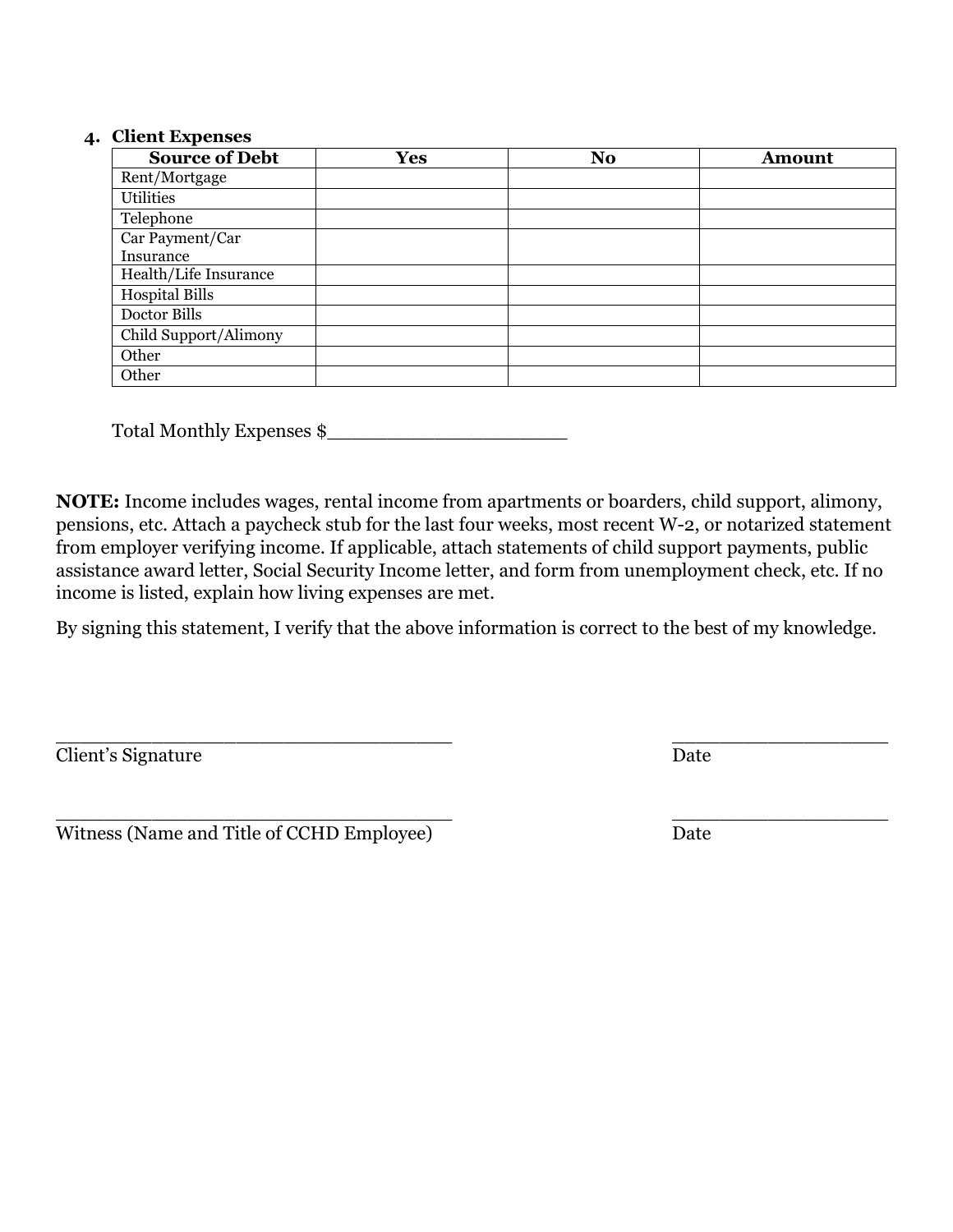## **Clayton County Health District**

# **Ryan White Sliding Scale Fee Application Form**

| Name of wage earners in the household:                                                                                                                                                                                                                                                                                                                                                                                                                      |                              |
|-------------------------------------------------------------------------------------------------------------------------------------------------------------------------------------------------------------------------------------------------------------------------------------------------------------------------------------------------------------------------------------------------------------------------------------------------------------|------------------------------|
|                                                                                                                                                                                                                                                                                                                                                                                                                                                             |                              |
|                                                                                                                                                                                                                                                                                                                                                                                                                                                             |                              |
|                                                                                                                                                                                                                                                                                                                                                                                                                                                             |                              |
| <u> 1989 - Jan Barnett, mars eta bat da, eta bat da, eta bat da, eta bat da, eta bat da, eta bat da, eta bat da,</u>                                                                                                                                                                                                                                                                                                                                        |                              |
|                                                                                                                                                                                                                                                                                                                                                                                                                                                             |                              |
|                                                                                                                                                                                                                                                                                                                                                                                                                                                             |                              |
|                                                                                                                                                                                                                                                                                                                                                                                                                                                             |                              |
|                                                                                                                                                                                                                                                                                                                                                                                                                                                             |                              |
|                                                                                                                                                                                                                                                                                                                                                                                                                                                             |                              |
| Documents provided by client to prove income:                                                                                                                                                                                                                                                                                                                                                                                                               |                              |
|                                                                                                                                                                                                                                                                                                                                                                                                                                                             |                              |
| The Clayton County Health District staff member has explained to be my financial responsibility. My<br>percentage of discount from Clayton County Health District's full fee is _________% based on my<br>current income and family size. My 6-month period of eligibility starts on<br>will need to be re-determined for this program on the 6-month anniversary date which is<br>. I understand I must bring in more current documentation at that point. | $\overline{\phantom{a}}$ . I |
| <b>Client Signature</b>                                                                                                                                                                                                                                                                                                                                                                                                                                     | Date                         |

CCHD Representative Signature  $\qquad \qquad$  Date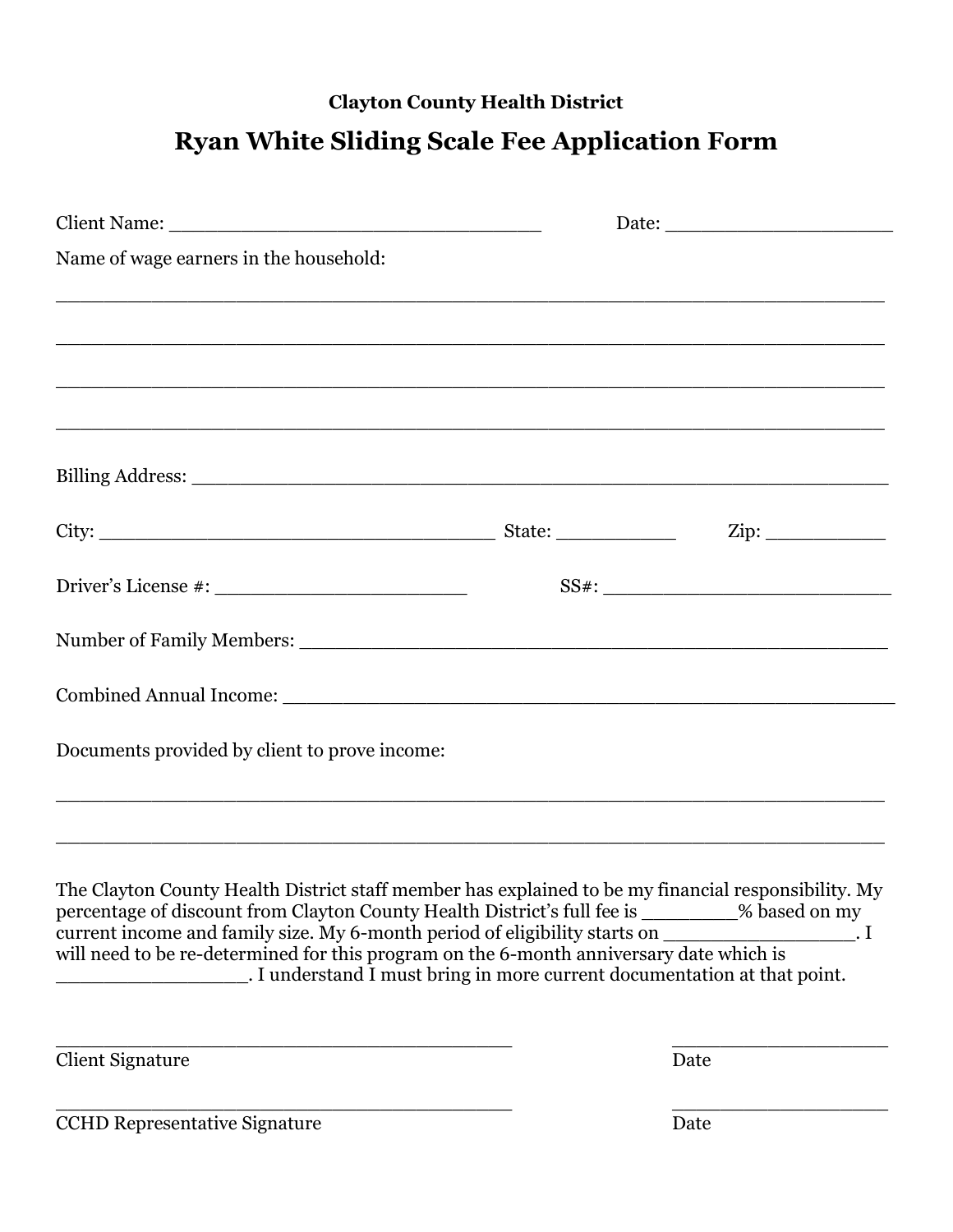# **CCHD Ryan White Sliding Scale Fee Policy Notice to Clients**

This practice serves all patients regardless of ability to pay. Discounts for essential services are offered depending upon the family size and income.

Please bring proof of income with you to each visit.

# **Política de tarifas de escala móvil Aviso a los pacientes**

Esta práctica sirve a todos los pacientes independientemente de su capacidad de pago. Se ofrecen descuentos por servicios esenciales dependiendo del tamaño de la familia y los ingresos.

Por favor, traiga un comprobante de ingresos con usted a cada visita.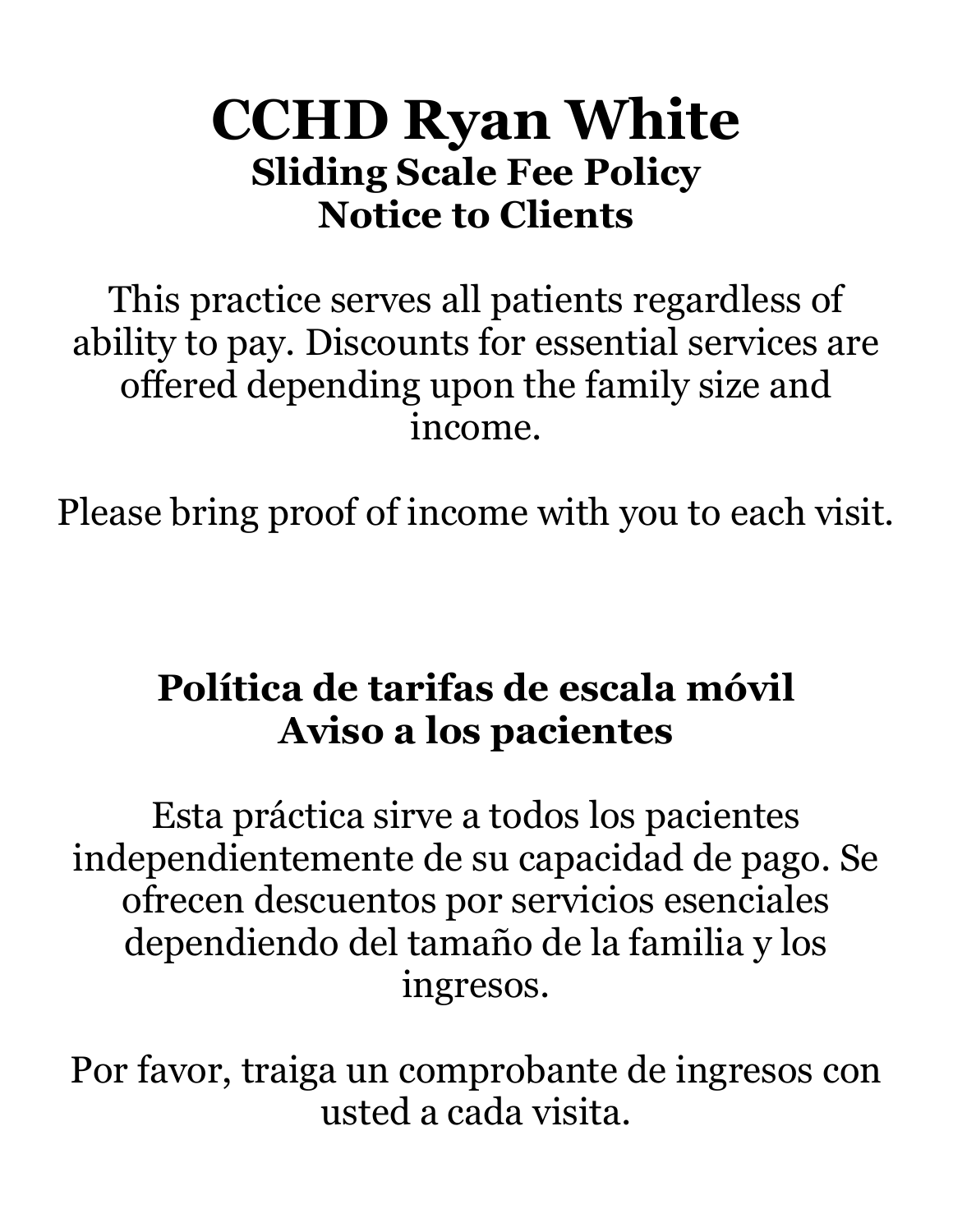| IN THE LAST THREE (3) MONTHS, HAVE YOU EXPERIENCED: | <b>YES</b> | N <sub>O</sub> | <b>COMMENTS</b> |
|-----------------------------------------------------|------------|----------------|-----------------|
| <b>Weight Loss</b>                                  |            |                |                 |
| <b>Weakness /Fatigue</b>                            |            |                |                 |
| Fever, chills, night sweats                         |            |                |                 |
| Lymph node enlargement                              |            |                |                 |
| Mouth infections of any kind                        |            |                |                 |
| Painful or bleeding gums                            |            |                |                 |
| Long-lasting sores on lips                          |            |                |                 |
| <b>Visual disturbances</b>                          |            |                |                 |
| Cough                                               |            |                |                 |
| Shortness of breath                                 |            |                |                 |
| Loss of appetite                                    |            |                |                 |
| Painful or difficulty swallowing                    |            |                |                 |
| Nausea/vomiting                                     |            |                |                 |
| Abdominal distention (abdominal bloating)           |            |                |                 |
| Diarrhea                                            |            |                |                 |
| Rectal or anal problems                             |            |                |                 |
| Hepatitis A, B, C, or jaundice                      |            |                |                 |
| <b>Intestinal parasites</b>                         |            |                |                 |
| Unusual bleeding or bruising                        |            |                |                 |
| Headache                                            |            |                |                 |
| Difficulty concentrating                            |            |                |                 |
| Confusion                                           |            |                |                 |
| Change in mental ability                            |            |                |                 |
| <b>Seizures</b>                                     |            |                |                 |
| Depression                                          |            |                |                 |
| Numbness/tingling                                   |            |                |                 |
| Shingles (herpes zoster)                            |            |                |                 |
| Any new rash or skin discoloration                  |            |                |                 |
| Any skin problems that worry you                    |            |                |                 |
| <b>PAST HISTORY</b>                                 |            |                |                 |
| Do you have any chronic illnesses?                  |            |                |                 |
| Have you ever had surgery?                          |            |                |                 |
| Have you ever received a blood transfusion?         |            |                |                 |
| Are you taking any medications now?                 |            |                |                 |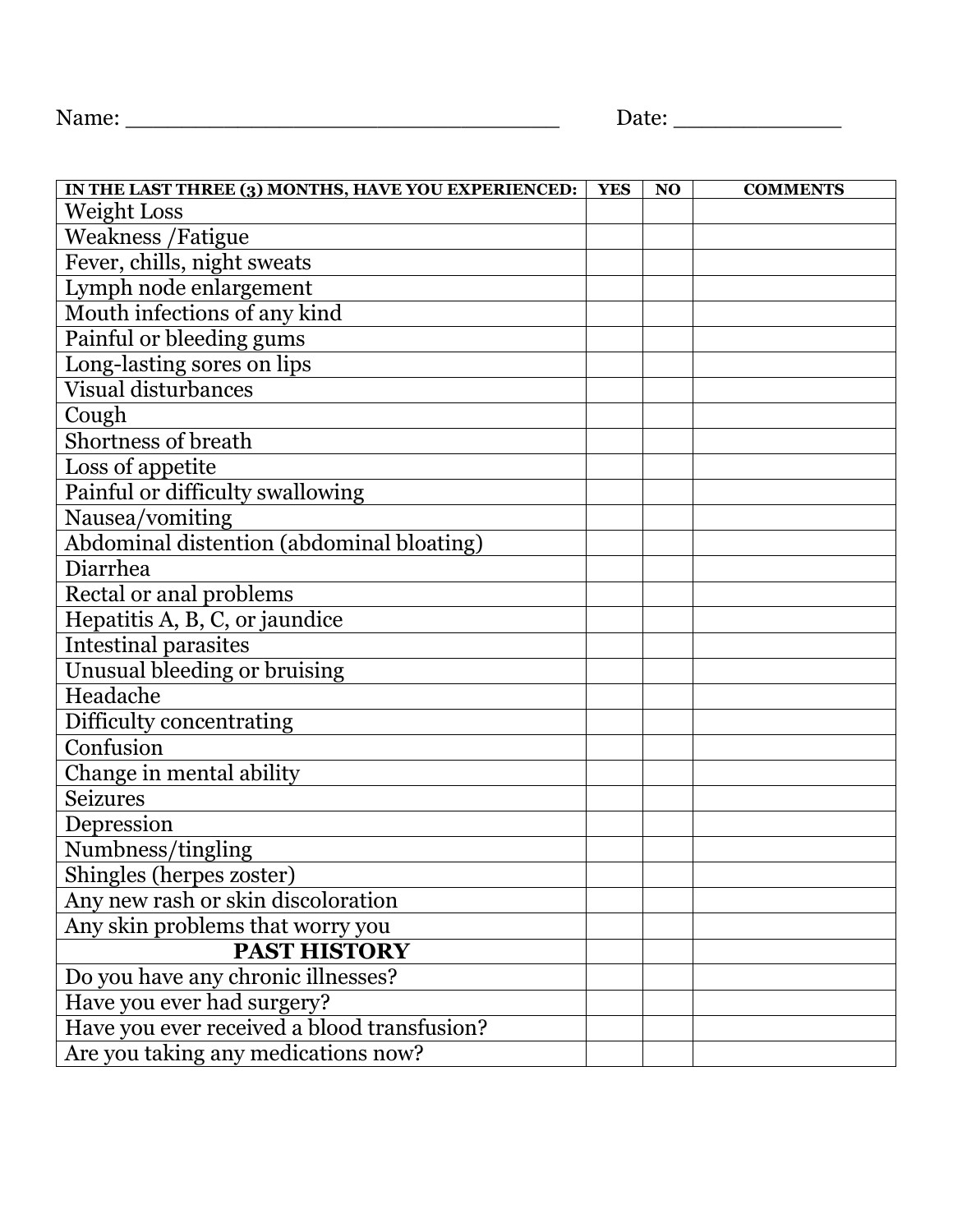# **Infectious Disease Control Client Information Sheet**

| $I \text{ am HIV} + [$ $] \text{YES}$ $[$ $] \text{NO}$                                                              | Approximate Date of Test                                                                    |
|----------------------------------------------------------------------------------------------------------------------|---------------------------------------------------------------------------------------------|
| I was infected through: (Check all that apply)                                                                       |                                                                                             |
| <b>Homosexual Contact</b><br>П<br>Hemophilia Treatment<br>П<br>Heterosexual Contract<br><b>IV Drug Use</b><br>$\Box$ | <b>Blood Transfusion</b><br>$\Box$<br>$\Box$ Congenitally (infants only)<br>Other<br>$\Box$ |
|                                                                                                                      |                                                                                             |
|                                                                                                                      | Phone Number:                                                                               |
| Have you been on any HIV medications? [ ] YES                                                                        | $\lceil$   NO                                                                               |
| 1 <sup>st</sup> Combination                                                                                          | 2 <sup>nd</sup> Combination                                                                 |
| 2. $\overline{\phantom{a} \phantom{a} \phantom{a} \phantom{a} \phantom{a}}$                                          |                                                                                             |
| 3 <sup>rd</sup> Combination                                                                                          | 4 <sup>th</sup> Combination                                                                 |
| 2.                                                                                                                   |                                                                                             |

3. \_\_\_\_\_\_\_\_\_\_\_\_\_\_\_\_\_\_\_\_

3. \_\_\_\_\_\_\_\_\_\_\_\_\_\_\_\_\_\_\_\_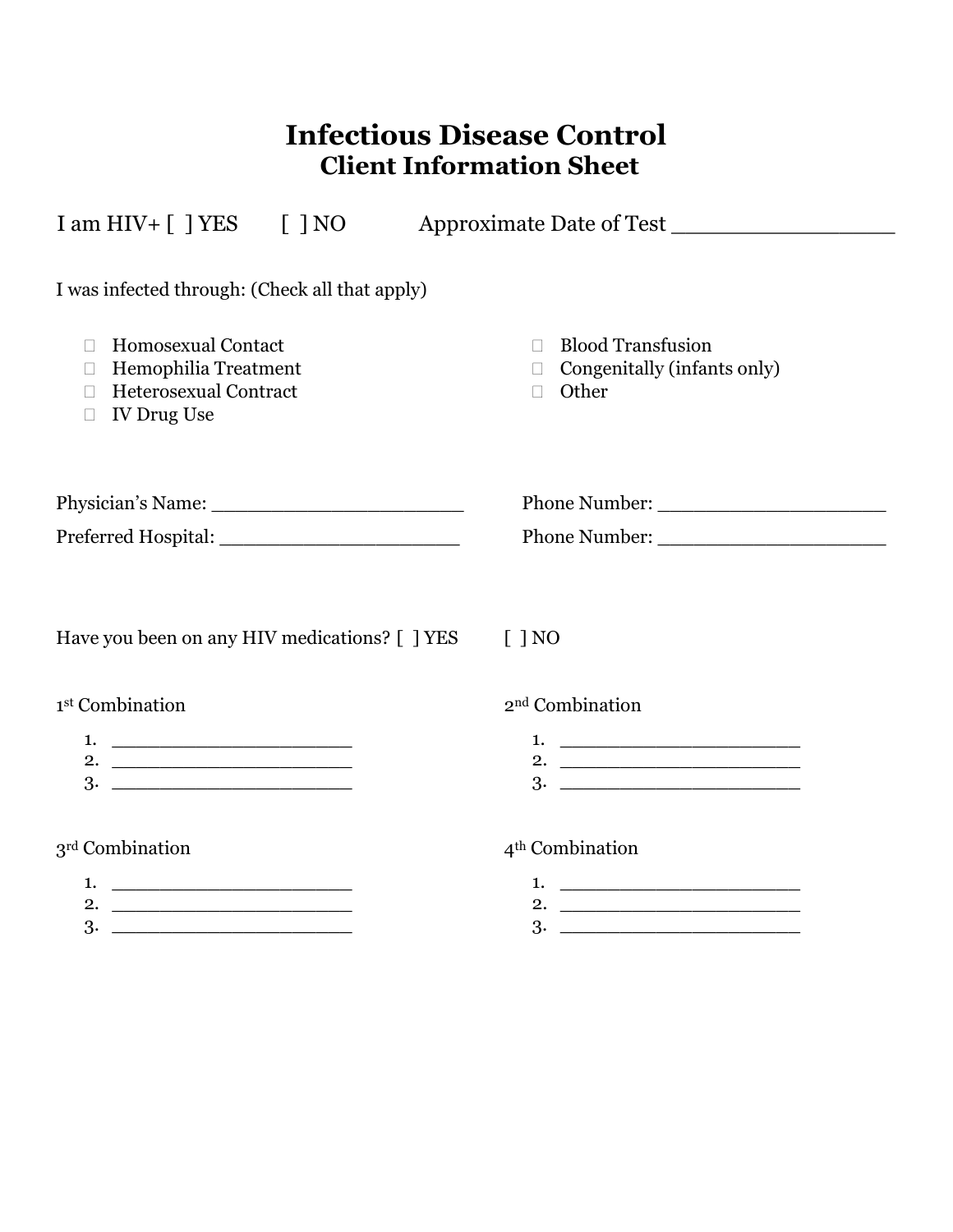| <b>GEORGIA DEPARTMENT OF PUBLIC HEALTH</b> |  |  |
|--------------------------------------------|--|--|
| Clayton County Health District             |  |  |

| <b>Client Name</b>       |      |  |
|--------------------------|------|--|
|                          |      |  |
|                          |      |  |
| Date of Birth            |      |  |
|                          |      |  |
| <b>Medical Records #</b> | SSN# |  |
|                          |      |  |

### **AUTHORIZATION TO RELEASE INFORMATION**

I hereby request and authorize:

(Name of Person/Agency Requesting Information)

\_\_\_\_\_\_\_\_\_\_\_\_\_\_\_\_\_\_\_\_\_\_\_\_\_\_\_\_\_\_\_\_\_\_\_\_\_\_\_\_\_\_\_\_\_\_\_\_\_\_\_\_\_\_ (Address)

to obtain from: \_\_\_\_\_\_\_\_\_\_\_\_\_\_\_\_\_\_\_\_\_\_\_\_\_\_\_\_\_\_\_\_\_\_\_\_\_\_\_\_\_\_\_\_\_\_\_\_\_\_\_\_\_\_

(Name of Person/Agency Requesting Information)

\_\_\_\_\_\_\_\_\_\_\_\_\_\_\_\_\_\_\_\_\_\_\_\_\_\_\_\_\_\_\_\_\_\_\_\_\_\_\_\_\_\_\_\_\_\_\_\_\_\_\_\_\_\_ (Address)

 $\_$  , and the set of the set of the set of the set of the set of the set of the set of the set of the set of the set of the set of the set of the set of the set of the set of the set of the set of the set of the set of th

The following type(s) of information from my records (and any specific portion thereof).

for the purpose of:

*I understand that the federal Privacy Rule (HIPAA) does not protect the privacy of information if re-disclosed, and therefore request that all information obtained from this person or agency be held strictly confidential and not be further released by the recipient. I further understand that my eligibility for benefits, treatment, or payment is not conditioned upon my provision of this authorization. I intend this document to be a valid authorization conforming to all requirements of the Privacy Rule and understand that my authorization will remain in effect for: (PLEASE CHECK ONE)*

\_\_\_\_\_\_\_\_\_\_\_\_\_\_\_\_\_\_\_\_\_\_\_\_\_\_\_\_\_\_\_\_\_\_\_\_\_\_\_\_\_\_\_\_\_\_\_\_\_\_\_\_\_\_\_\_\_\_\_\_\_\_\_\_\_\_\_\_\_\_\_\_\_\_\_\_\_\_\_\_\_\_\_

\_\_\_\_\_\_\_\_\_\_\_\_\_\_\_\_\_\_\_\_\_\_\_\_\_\_\_\_\_\_\_\_\_\_\_\_\_\_\_\_\_\_\_\_\_\_\_\_\_\_\_\_\_\_\_\_\_\_\_\_\_\_\_\_\_\_\_\_\_\_\_\_\_\_\_\_\_\_\_\_\_\_\_

- $\Box$  *Ninety (90) days unless I specify an earlier expiration date here:*
- *One (1) year*
- *The period necessary to complete all transactions on matters related to services provided to me.*

*I understand that unless otherwise limited by state or federal regulations, and except to the extent that action has been taken based upon it, I may withdraw this authorization at any time.*

 $\_$  , and the set of the set of the set of the set of the set of the set of the set of the set of the set of the set of the set of the set of the set of the set of the set of the set of the set of the set of the set of th (Signature of Client) (Date)

(Signature of Witness/CCHD Staff) (Date)

 $\_$  , and the set of the set of the set of the set of the set of the set of the set of the set of the set of the set of the set of the set of the set of the set of the set of the set of the set of the set of the set of th

### **USE THIS SPACE ONLY IF AUTHORIZATION IS WITHDRAWN**

\_\_\_\_\_\_\_\_\_\_\_\_\_\_\_\_\_\_\_\_\_\_\_\_\_\_\_\_\_\_\_\_\_\_\_\_\_\_\_\_\_ \_\_\_\_\_\_\_\_\_\_\_\_\_\_\_\_\_\_\_\_\_\_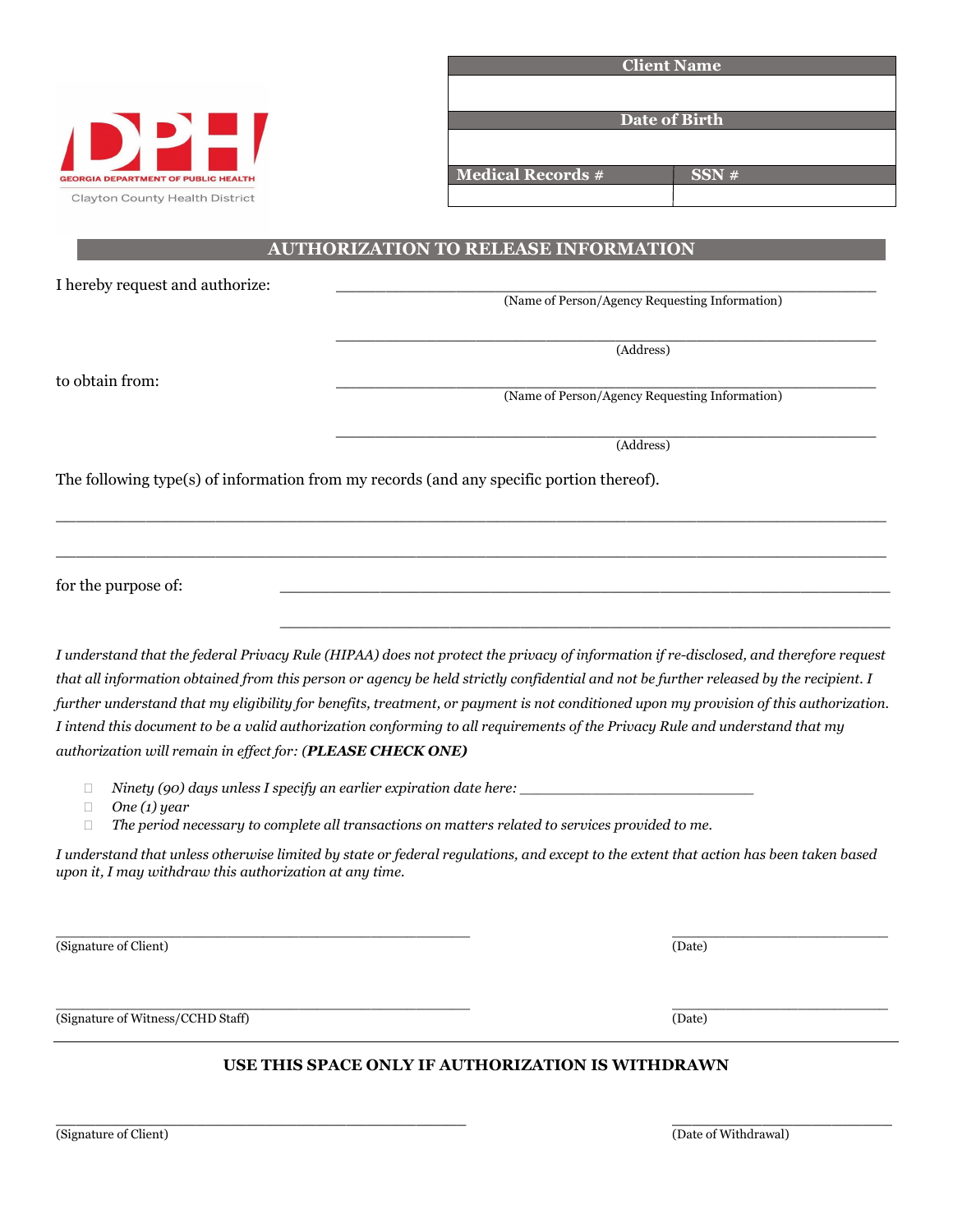

 $\Gamma$ 

## **Ryan White Part B Program Private Insurance Enrollment Screening Form**

٦

| <b>Client Name</b>                  | $\overline{\text{Client ID#}}$                                                                                                                                                                                                                                                                                                |
|-------------------------------------|-------------------------------------------------------------------------------------------------------------------------------------------------------------------------------------------------------------------------------------------------------------------------------------------------------------------------------|
| <b>Employee Name</b>                |                                                                                                                                                                                                                                                                                                                               |
| <b>Enrollment Screening</b>         |                                                                                                                                                                                                                                                                                                                               |
| Y<br>N/A<br>N<br>Date of Encounter: | Client was informed about other health insurance options.                                                                                                                                                                                                                                                                     |
| Date of Encounter:                  | Client was referred to a Health Insurance Marketplace Enrollment<br>Assistance location in their area.                                                                                                                                                                                                                        |
| Date of Encounter:                  | Is the client eligible for insurance through the Health Insurance<br><b>Marketplace?</b> If no, is the client's income at or below 99% FPL? Yes [ ] No [ ] (If yes,<br>proof of income required. If no, please explain below).                                                                                                |
|                                     | <b>Does the client have a certificate of exemption?</b> Yes $\lceil$ ] No $\lceil$ ] (If yes, copy of<br>exemption required. If no, please explain below.                                                                                                                                                                     |
| Date of Encounter:                  | Client will be enrolled or re-certified into Ryan White Part B/ADAP.<br>If yes, and the client is eligible for a health insurance plan, please explain why in the Notes<br>section.<br>If no, and the client has an income at or below 99% FPL or has a certificate of exemption,<br>please explain why in the Notes section. |
| <b>Notes</b>                        |                                                                                                                                                                                                                                                                                                                               |
|                                     |                                                                                                                                                                                                                                                                                                                               |

Client Signature Date

\_\_\_\_\_\_\_\_\_\_\_\_\_\_\_\_\_\_\_\_\_\_\_\_\_\_\_\_\_\_\_\_\_\_\_\_\_\_ \_\_\_\_\_\_\_\_\_\_\_\_\_\_\_\_\_\_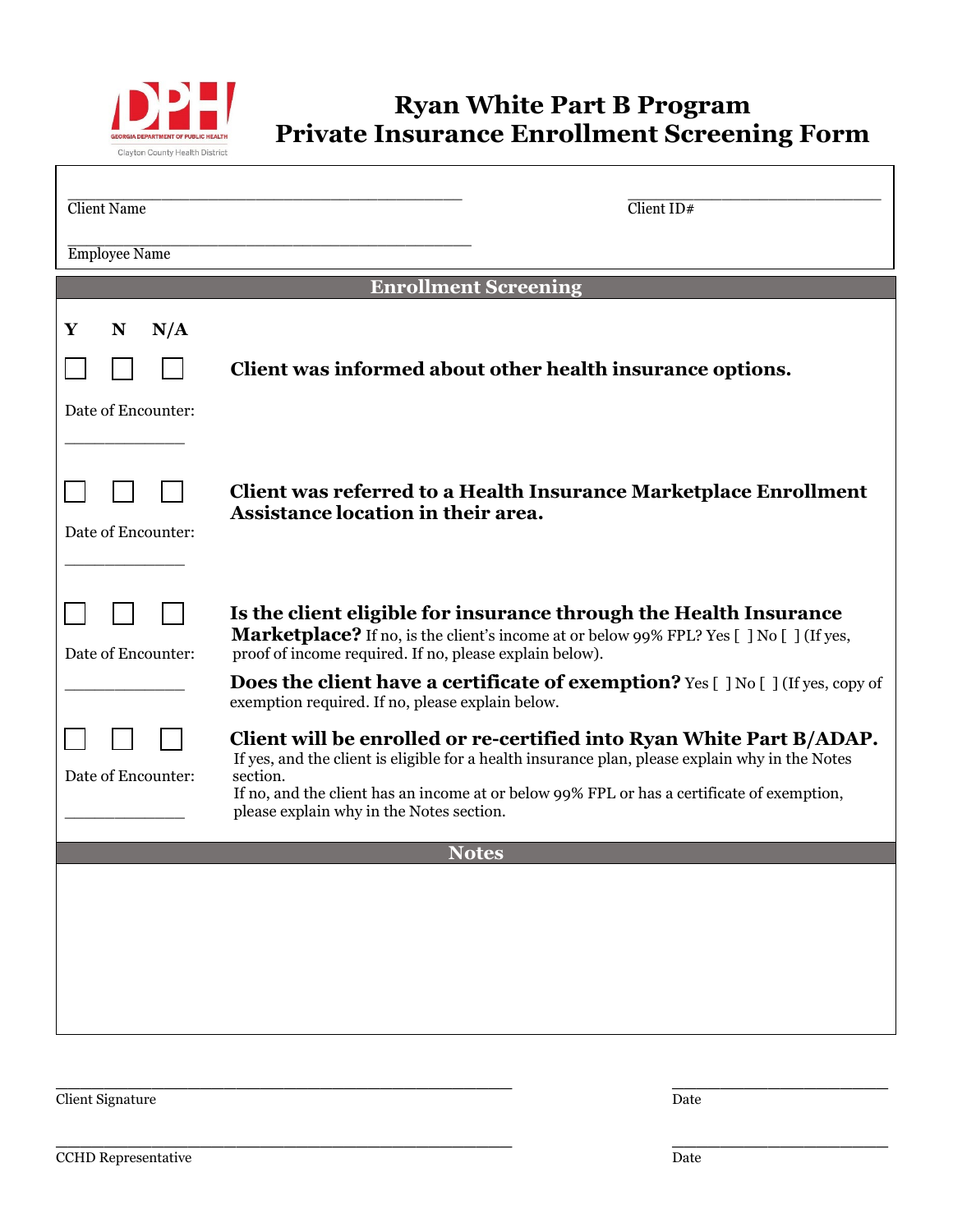### **Clayton County Health District Ryan White Clinic Client Agreement Policy**

### 1. **ELIGIBILITY**

Any person residing in Clayton County who is HIV positive is eligible for services. Clients outside this area will be considered on individual request. All new patients who present to the clinic requesting HIV services must present one of the following documents: Positive HIV test results, Viral Load, or CD4 report.

The Clayton County Health District 3-3 does not refuse services based on sex, age, religion, race, economic status, sexual orientation, or mode of transmission.

#### 2. **SERVICES**

- □ Case management: all clients are assessed, and care plans established.
- $\Box$  Social services
- □ Mental Health/Substance abuse counseling referrals, when needed.
- $\Box$  Nutritional evaluation and counseling
- $\Box$  Medical services: all eligible clients will have a medical evaluation
- $\Box$  Financial assistance for labs, medication, and doctor's visit, per Ryan White guidelines of policy and procedures.
- □ Housing assistance
- Peer and client education
- $\Box$  Outreach opportunities/community involvement

### **3. CLIENT'S RIGHTS & RESPONSIBILITIES**

This statement of Client's Rights and Responsibilities is designed to enable clients to act on their own behalf and in partnership with Clayton County Health District-Ryan White Staff to obtain the best possible HIV/AIDS care and treatment. Clients newly entering or currently accessing care, treatment, or support services for HIV/AIDS have the following rights and responsibilities.

#### **Client's Rights**

- a. Clients have the right to be informed of the services the Ryan White Clinic provides how to obtain such services, and the reason for services not being provided.
- b. Clients have the right to choose whether to apply for assistance through this program.
- c. Clients have the right to receive the services needed; these my or may not include all the services desired.
- d. Clients have the right to receive considerate, dignified, and respectful care and treatment by all CCHD personnel.
- e. Clients have the right to refuse service or to terminate participation without recrimination.
- f. Clients have the right to expect the agency will maintain confidentiality of all information in charts and records pertaining to the services received, except as otherwise required by law (unless it involves suicide, homicide, abuse of a child or incapacitated adult or specific danger to others). This does not apply to statistical data, which may be required by funding agencies.

#### **Client's Responsibilities**

- a. Clients are responsible for bringing proof of income to every medical assessment visit.
- b. Clients are responsible for making and keeping appointments for medical assessments every 3 months. c. Clients are responsible for notifying the CCHD-Ryan White staff in advance if they must cancel an
- appointment. After 3 failed appointments, client will be contacted to discuss barrier to care.
- d. Clients are responsible for providing, to the best of their knowledge, accurate and complete information about current and past health and illness, medications, and other treatment and services affecting their care.
- e. Clients are responsible for informing the clinic or staff of any hospital admission or visit to the emergency room.
- f. Clients are responsible for keeping appointments and commitments at this agency or inform the agency promptly if you cannot do so.
- g. Clients are responsible for following the agency's rules and regulations regarding patient/client care and conduct.
- h. Clients are responsible for being considerate of and respectful to the staff and fellow clients.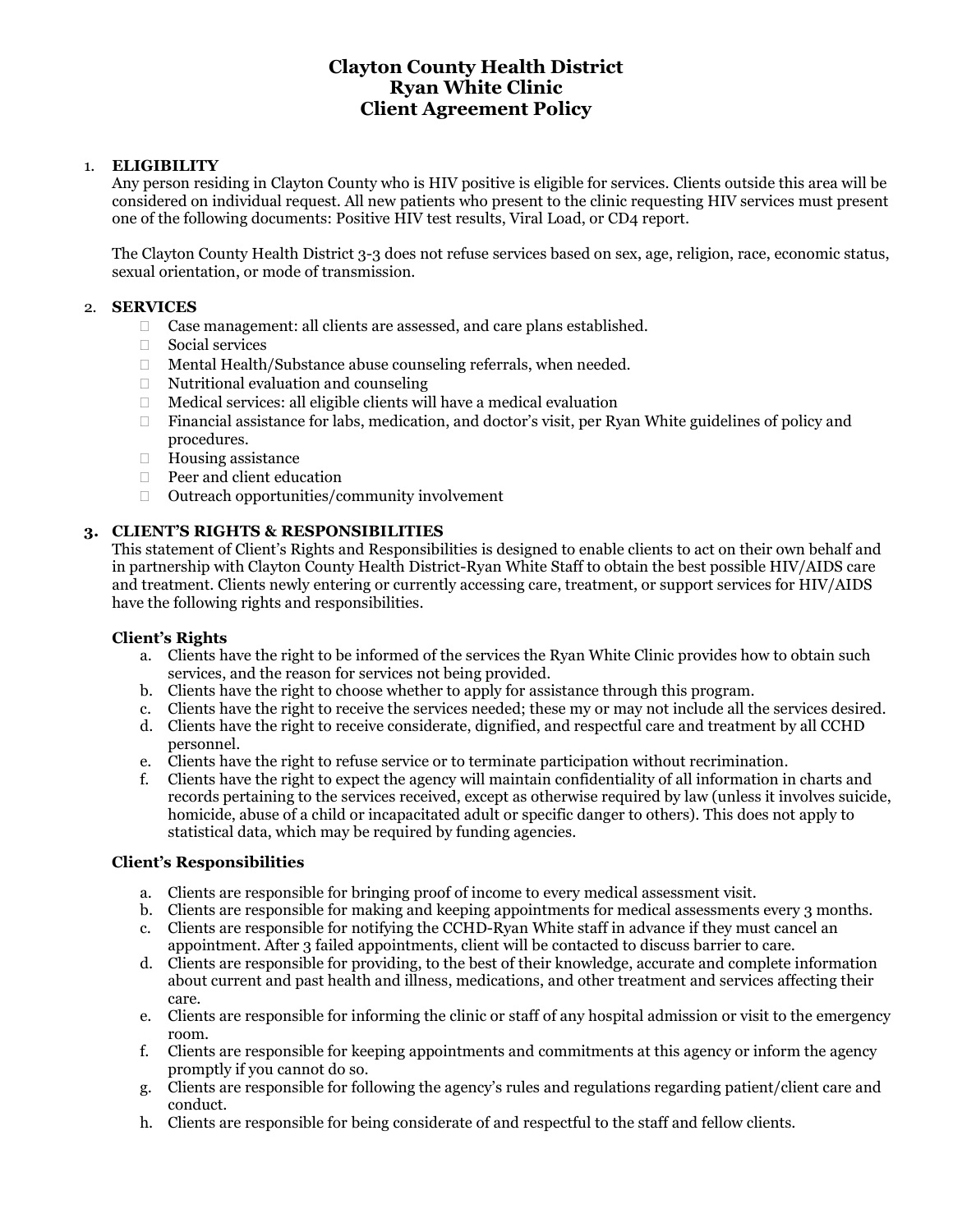- i. Clients are responsible for refraining from use of profanity, abusive or hostile language; threats, violence or intimidation; carrying weapons of any sort; theft or vandalism; intoxication or use of illegal drugs; sexual harassment and misconduct.
- j. Clients are responsible for maintaining the confidentiality of other clients receiving care or services at the agency by respecting their right to privacy and confidential services, and for keeping confidential information they may obtain while at CCHD-Ryan White (such as the identity of other CCHD clients or personal information discussed in groups).
- k. Clients are responsible for informing the clinic or staff whenever they do not understand information they are given.
- l. English is the primary language of our clinic. If a client does not speak, read, or write English, translation will be made available. If a translator is needed, the clinic staff must be notified 7 days in advance.
- m. Clients should be aware that there is a Grievance Policy that can be obtained at the CCHD-Ryan White clinic.
- n. Clients have a responsibility to follow through on actions as agreed upon in his/her individual client service plan.

### **4. INVOLUNTARY SUSPENSION OF SERVICES**

When a client engages in behavior which impedes the agency's ability to provide services to that person or other clients, involuntary suspension may be necessary. Clients may be suspended under circumstances where the clients do not cooperate in the context of the CCHD-Ryan White Guidelines.

Reasons for suspension may include but are not limited to the following:

- 1. Aggressive or abusive behavior toward other clients, volunteers, or staff members.
- 2. Behavior that infringes on other clients' ability to receive CCHD-Ryan White services.
- 3. Behavior or mental status that interferes with the CCHD-Ryan White ability to provide services.
- 4. A medical diagnosis indicating the client is not HIV+ (does not have AIDS) and that no further medical testing is warranted.
- 5. Inability or unwillingness to follow rules.
- 6. Failure to keep appointments or follow through with recommendations.

Prior to suspension, whenever possible, appropriate staff will meet with the client and establish a written probationary contract under which the client may continue to receive services.

### **5. PAYMENT OF SERVICES**

The maximum annual cumulative charges to an individual for HIV related services are based on the Federal Poverty Guidelines. Service fees are based client's income, using a sliding scale. Services will not be denied due to client's inability to pay. CCHD-Ryan White does not file Medicaid and Medicare. Clients will be responsible for filing their own private insurance claims.

The client is responsible for keeping up with their charges and letting the CCHD-Ryan White staff know when they have reached their billing percent limit, so they will no longer be charged.

I have read the CCHD-Ryan White Client Agreement Policy and have had my questions answered to my satisfaction. I agree to the policy and desire medical services through Ryan White Program at the Clayton County Health District.

 $\overline{\phantom{a}}$  , and the contract of the contract of the contract of the contract of the contract of the contract of the contract of the contract of the contract of the contract of the contract of the contract of the contrac

**Client Signature** Date

 $\_$  , and the set of the set of the set of the set of the set of the set of the set of the set of the set of the set of the set of the set of the set of the set of the set of the set of the set of the set of the set of th Signature of CCHD-Ryan White Representative Date